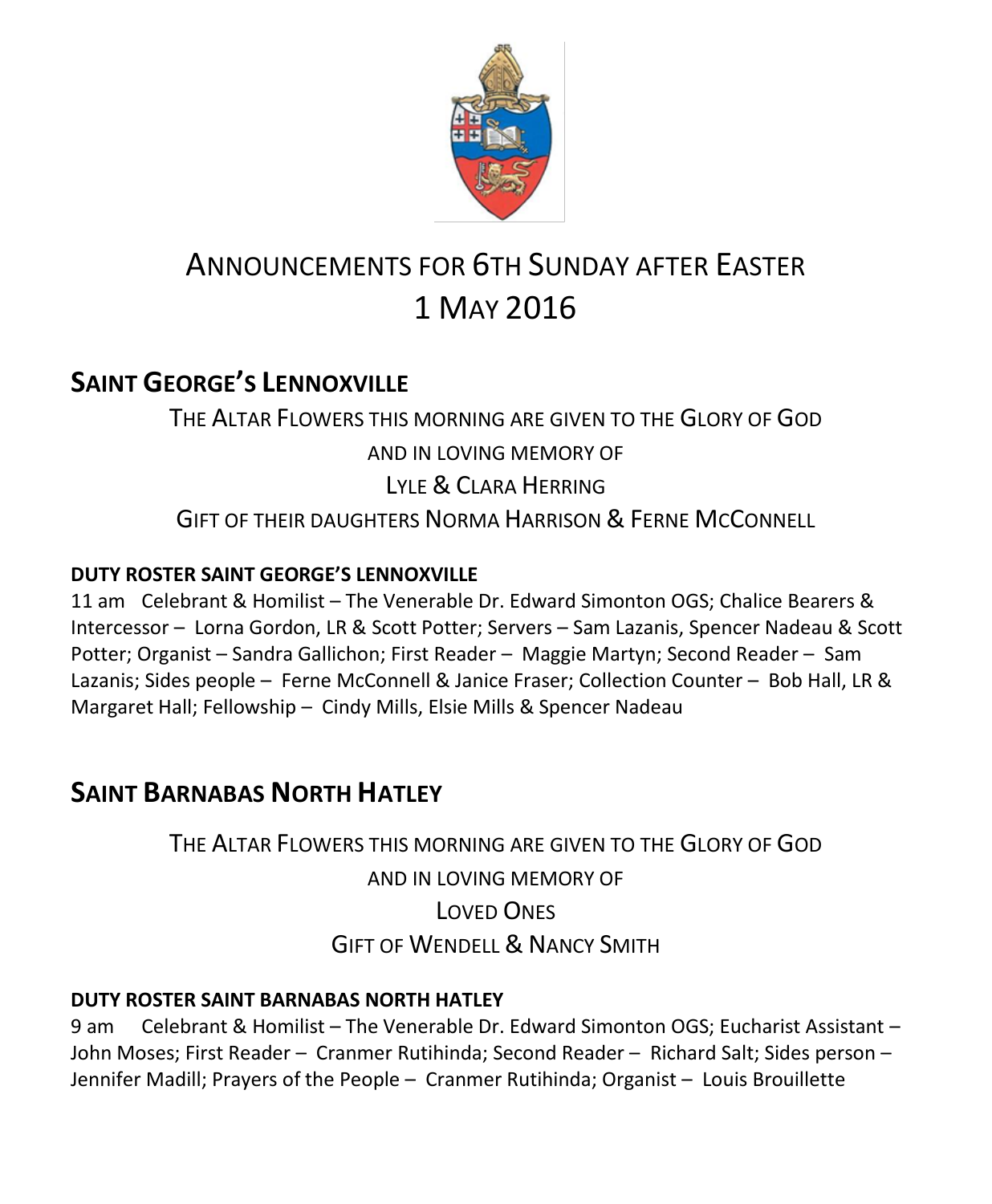# ON THIS WEEK

#### **VESTRY – LENNOXVILLE – TODAY**

St.George's Lennoxville Vestry meeting will be held TODAY after the 11 am service. **Please bring a bag lunch and your Vestry book.** Coffee, tea and juices will be provided.

#### **EPISCOPAL ORDINATION OF THE VEN. BRUCE MYERS, CO-ADJUTOR BISHOP ELECT**

There are still some seats available on the bus to the episcopal ordination on Thursday, May 5th at the Cathedral in Quebec City. The price for adults is \$40.00; there is no charge for children. The bus will leave St George's Church Hall in Lennoxville at 1:00 pm and stop in Richmond and Drummondville. The service begins at 6:30, and there is a reception following so the return trip will be late in the evening. We require prepayment as we must pay for the bus before it leaves. You can deliver your payment to Kay Hartwell. If you have any questions or would like to reserve one of the remaining seats please contact Kay at 819 349-1971.

#### **MOTHER'S DAY COFFEE PARTY – STANSTEAD**

Christ Church (Stanstead) ACW/GUILD is holding a Mother's Day Coffee Party on Saturday May 7 from 9:00 to 11:30 a.m. - Sales Tables - Food, Crafts & Jewelry. Everyone welcome!

#### **BU/CRC REFUGEE STUDENT SPONSORSHIP GARAGE SALE – LENNOXVILLE**

The BU/CRC Refugee Student Sponsorship Committee will be holding their annual large Garage Sale on Saturday, May 7 from 8 am to 2 pm in the Bishop's University W.B. Scott arena (old arena). Donations will be gratefully accepted from April 4, 2016 until May 4, 2016 and can be dropped off at the arena lobby from 8 am to 8 pm (including Saturday and Sunday). Please note we cannot accept tires, mattresses, TVs and very old computer monitors. For further information contact Heather Thomson at 819-822-9600 ext. 2718 or [hthomson@ubishops.ca](https://webmail.ubishops.ca/owa/redir.aspx?REF=Me5rsmB_ft3ki6-OrTIQVNrKAPe_ylbyz3jK4hycUBnD6P34dFnTCAFodHRwczovL3dlYm1haWwudWJpc2hvcHMuY2Evb3dhL3JlZGlyLmFzcHg_UkVGPUZMbm1vY1FIb3MxYVNTNl9pemxvV3pYei12bjk0OGh1RDBOb25XOGl3bUMxS2dTT0NsalRDQUZ0WVdsc2RHODZhSFJvYjIxemIyNUFkV0pwYzJodmNITXVZMkUu)

#### **SPRING TEA – SHERBROOKE**

On Saturday, May 7, 4:00 – 6:00 pm at Church of the Advent, Sherbrooke – Annual spring tea with salads, ham, fresh rolls, cakes, squares, tea and coffee. There will also be a sales table of homemade goodies, so please bring a bag. Admission charged.

## SERVICES THIS WEEK

TODAY 9 AM HOLY EUCHARIST NORTH HATLEY 9:15 AM BAS MORNING PRAYER MAGOG 11 AM HOLY FUCHARIST LENNOXVILLE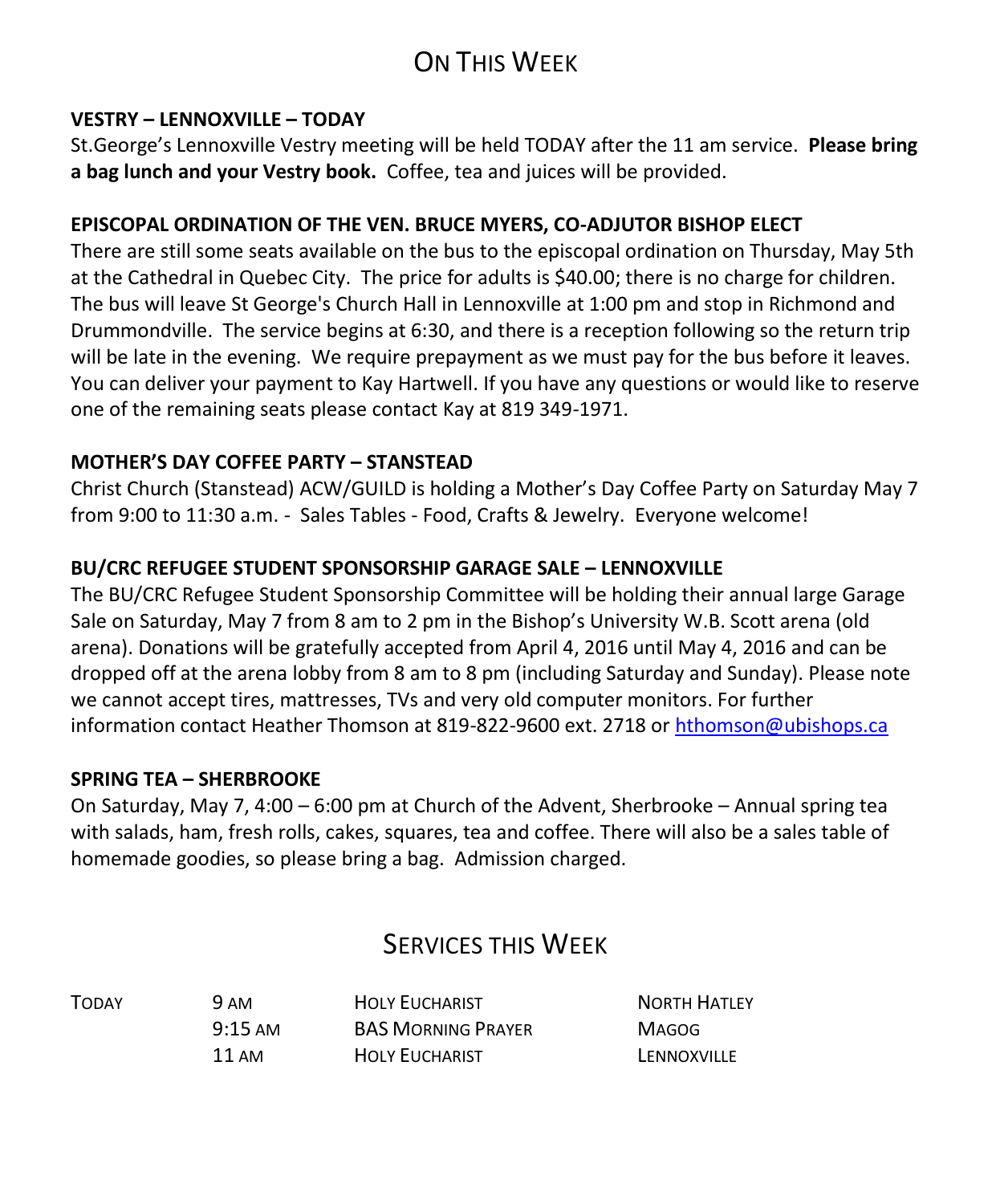| <b>NEXT SUNDAY</b> | 9 AM              | <b>BCP MATINS</b>          | <b>NORTH HATLEY</b> |
|--------------------|-------------------|----------------------------|---------------------|
|                    | $9:00 \text{ AM}$ | <b>BAS MORNING PRAYER</b>  | <b>AYER'S CLIFF</b> |
|                    | $9:15 \text{ AM}$ | <b>HOLY EUCHARIST</b>      | <b>MAGOG</b>        |
|                    | 11 AM             | <b>SERVICE OF THE WORD</b> | LENNOXVILLE         |
|                    | 11 AM             | <b>BAS MORNING PRAYER</b>  | <b>COATICOOK</b>    |

## DEANERY MEETINGS AT ST GEORGE'S LENNOXVILLE

#### **DEANERY WORSHIP MINISTRY TEAM**

Meets Tuesday, May 10 at 10:00 – 11:00 am in the Upper Room

### UPCOMING EVENTS

#### **FAREWELL PARTY FOR REV. CANON LYNN DILLABOUGH**

It is with regret that we announce the departure of the Rev. Canon Lynn Dillabough from our Diocese. Lynn has been appointed to the parish of St Paul's, Brockville in the Diocese of Ontario beginning on August  $1^{st}$  2016. Her last day in the deanery will be June  $26^{th}$ , and a going-away party is tentatively scheduled from 2:00 to 4:00 on the day (location to be announced.) Lynn will be greatly missed, but we wish her every happiness as she assumes her new responsibilities.

#### **PASTORAL MINISTRY WORKSHOP – LENNOXVILLE**

#### **NEW DATE: Saturday, June 4, 9:30 a.m. – 3:30 p.m. at St. George's Lennoxville**

"The Skills of Healing: Caring for Yourself and Others." Pastoral Ministry Workshop, hosted by the Deanery Pastoral Ministry Team. This workshop is for anyone who wants to develop greater skills of caring. Caregivers may wish to attend just for the afternoon which is about caring for yourself. See poster for more information. Please contact Canon Lynn Dillabough to register at [lynndillabough@gmail.com](https://webmail.ubishops.ca/owa/redir.aspx?REF=I6dyd5yngSmYqYpBD3Z6CoI9tDjv3VCrrEZ7iwAWC0jD6P34dFnTCAFodHRwczovL3dlYm1haWwudWJpc2hvcHMuY2Evb3dhL3JlZGlyLmFzcHg_U1VSTD1oZGpZVVQ3V0NVTllxRlppam96a25NSFdKM2FSeTZ2c3FUenJpbHA1Nlp0UDNfMnMtQlhUQ0cwQVlRQnBBR3dBZEFCdkFEb0FiQUI1QUc0QWJnQmtBR2tBYkFCc0FHRUFZZ0J2QUhVQVp3Qm9BRUFBWndCdEFHRUFhUUJzQUM0QVl3QnZBRzBBJlVSTD1tYWlsdG8lM2FseW5uZGlsbGFib3VnaCU0MGdtYWlsLmNvbQ..)

#### **DISCOVERY WORKSHOP – GEORGEVILLE**

#### **Saturday, May 14, 9:30 am – 3:00 pm**

Murray Memorial Hall, Georgeville - The Rt. Rev. Mark MacDonald, the National Indigenous Bishop will be speaking on "The Gospel in Four Directions and New Horizon for Canada." \$10 workshop fee. Lunch and coffee \$10. Registration required at 450-292-3555.

#### **EVENSONG – LENNOXVILLE**

On Sunday, May 22 at 4:00 pm at St George's Church, Lennoxville (84 Queen Street). Quarterly service of sung evensong. Refreshments and time of fellowship to follow.